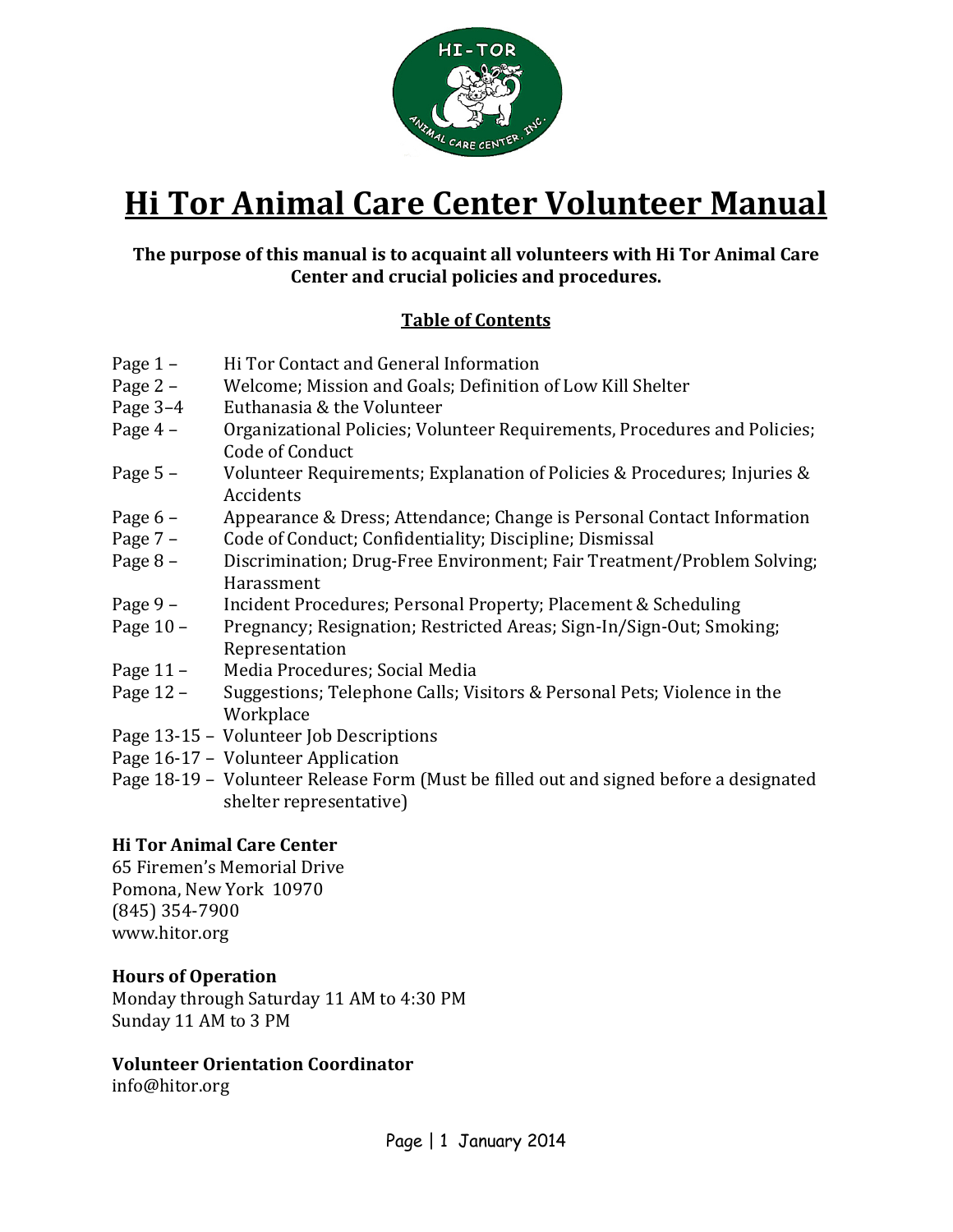# **Welcome, New Volunteer!**

We are pleased that you have chosen to donate such a very precious commodity to us- your time and talents.

We want each volunteer to feel that he or she is a part of our team, each important to our overall success. The shelter could not exist without the support of our volunteers who bring a diversity of interests, knowledge, expertise and caring to our organization.

Your ideas and suggestions are important to us and we welcome them at any time. If you have any problems, suggestions, ideas or concerns that you would like to discuss regarding the organization or your role in it, please feel free to contact the Volunteer Coordinator.

Thank you so much for your interest and your caring. We appreciate it and most of all the shelter animals appreciate it!

Please read the volunteer manual and refer to it often. Our policies are designed to protect our animals, staff and volunteers as much as possible and must be followed precisely. If you have suggestions or questions, please contact the volunteer coordinator.

We cannot do our work without you. Thanks for joining us. And we look forward to a long and productive relationship!

# **Mission and Goals**

The mission of Hi-Tor Animal Care Center is to preserve and improve animal life, to promote responsible pet adoption and ownership, and to provide humane treatment for all animals in our care.

The Hi-Tor Animal Care Center is committed to acquiring a state of the art facility, on a dedicated campus, to provide the highest standard of care to sheltered animals and to promote responsible pet ownership through education.

Hi-Tor Animal Care Center, Inc., is a privately incorporated  $501(c)(3)$ , non-profit organization dedicated to the care and control of Rockland County animals.

#### **Definition of Low Kill Shelter**

Hi Tor Animal Care Center is a "low kill" shelter, meaning we make every effort to place "adoptable" animals that come into our shelter. We do not have a time limit on an animal's stay, and an adoptable animal will not be euthanized to make room for another. The instances where we may have to euthanize are when:

- An animal is too sick or injured (beyond medical treatment)
- Medical treatment cost far outweighs the likelihood of adoption
- An animal is unadoptable or suffering due to a variety of circumstances
- We are ordered to do so by a court of law (i.e. dangerous dog injunction)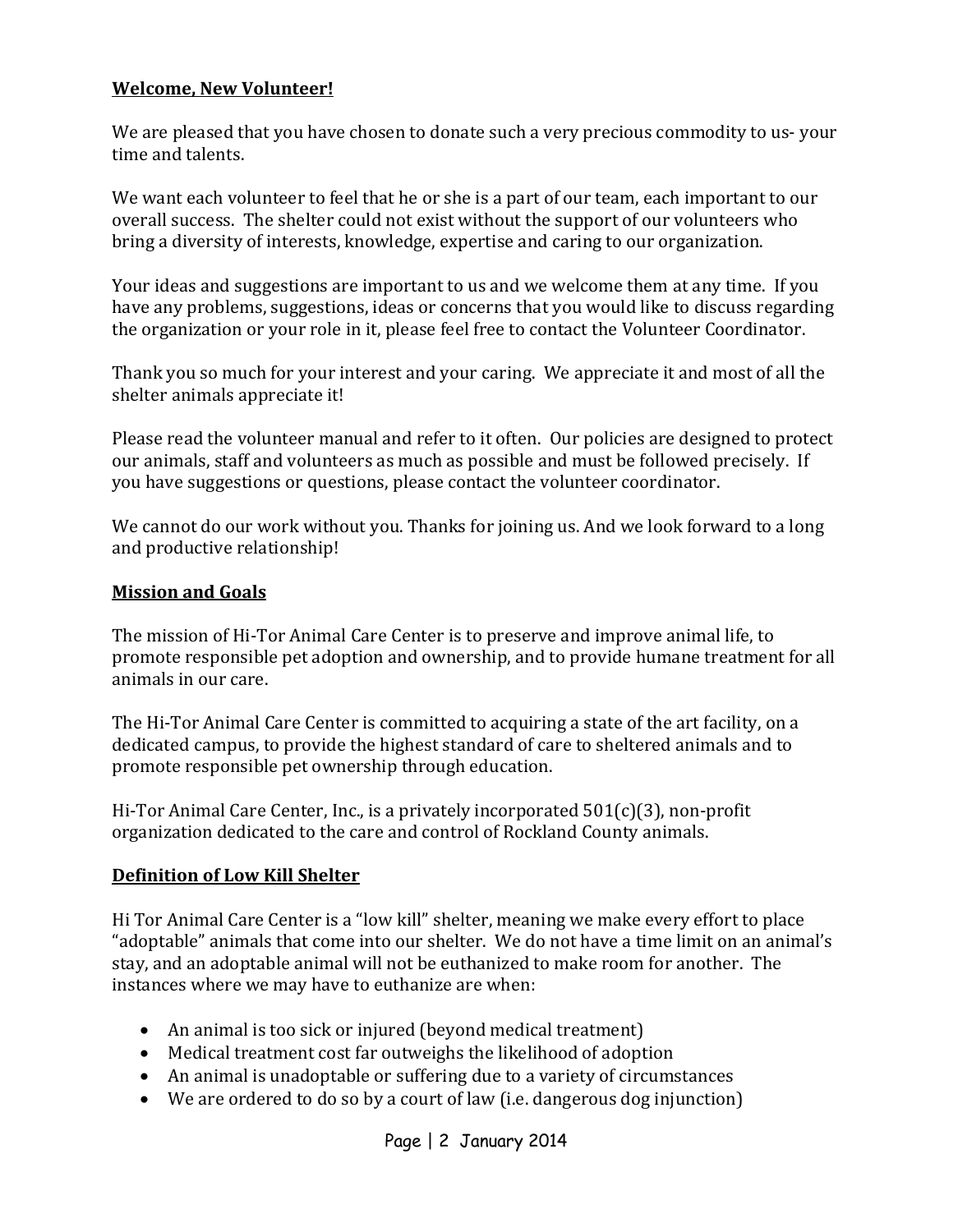# **Euthanasia and the Volunteer**

We would like to discuss the subject of euthanasia with you. Unfortunately, due to our open admissions policy, sometimes we have no choice but to euthanize. Injury, severe illness, and behavior problems all contribute to the need for euthanasia.

Our goal here, at this shelter, is to provide for each animal's physical and emotional needs. The volunteer contributes largely to the emotional needs, i.e. walking, petting, playing, etc. For this we are very grateful, as caring and seeing to all the physical needs each animal requires consumes most, if not all, of our time.

Euthanasia is a very difficult subject to cope with. It is something for you to think about before making a commitment to volunteer at the shelter. You may arrive one day to visit your favorite animal only to find he was euthanized. All of this, naturally, can be very emotional. This isn't a scare tactic to keep you away, it is a fact you need to be made aware of. Your ability to accept and deal with this needs to be addressed.

If any behavior problems are noticed, please report them immediately. Even the smallest sign of aggression displayed can escalate into a dangerous situation faster than you think. It is in the animal's best interest that you report anything out of the ordinary.

We would like everyone to understand that every decision to euthanize is well thought through. We would like that you do not question our decisions. It is hard enough to pull animals, hold them, and actually have to euthanize them without being questioned.

Following are a few questions we have been asked in the past and exactly how they have been put to us:

- *"Who are you killing tomorrow?"* We are sure those who put it that way did not realize how it came out.
- *"Oh no, not Snoopy! I'll take him home!"* If you are only taking Snoopy because he is about to be euthanized you are not doing him or yourself justice.
- *"How can you kill them? You people are cold hearted!"* A statement that is ever so far from the truth.
- *"Why is Fido being euthanized?"* If we did not have one valid reason for euthanizing Fido he never would have been considered. Yes, we like him too, and it is no harder on you than it is on us.

These are just a few of the remarks staff has heard. You are bound to become attached and therefore, will be upset should one of your favorites be chosen for euthanasia. Please put yourself in staff's shoes for just a few minutes. Staff is at the shelter daily, closely working with these animals. They become attached too, but the facts are; for every dog or cat in the shelter, there are two or three waiting to enter.

Decisions, however unpopular, must be made.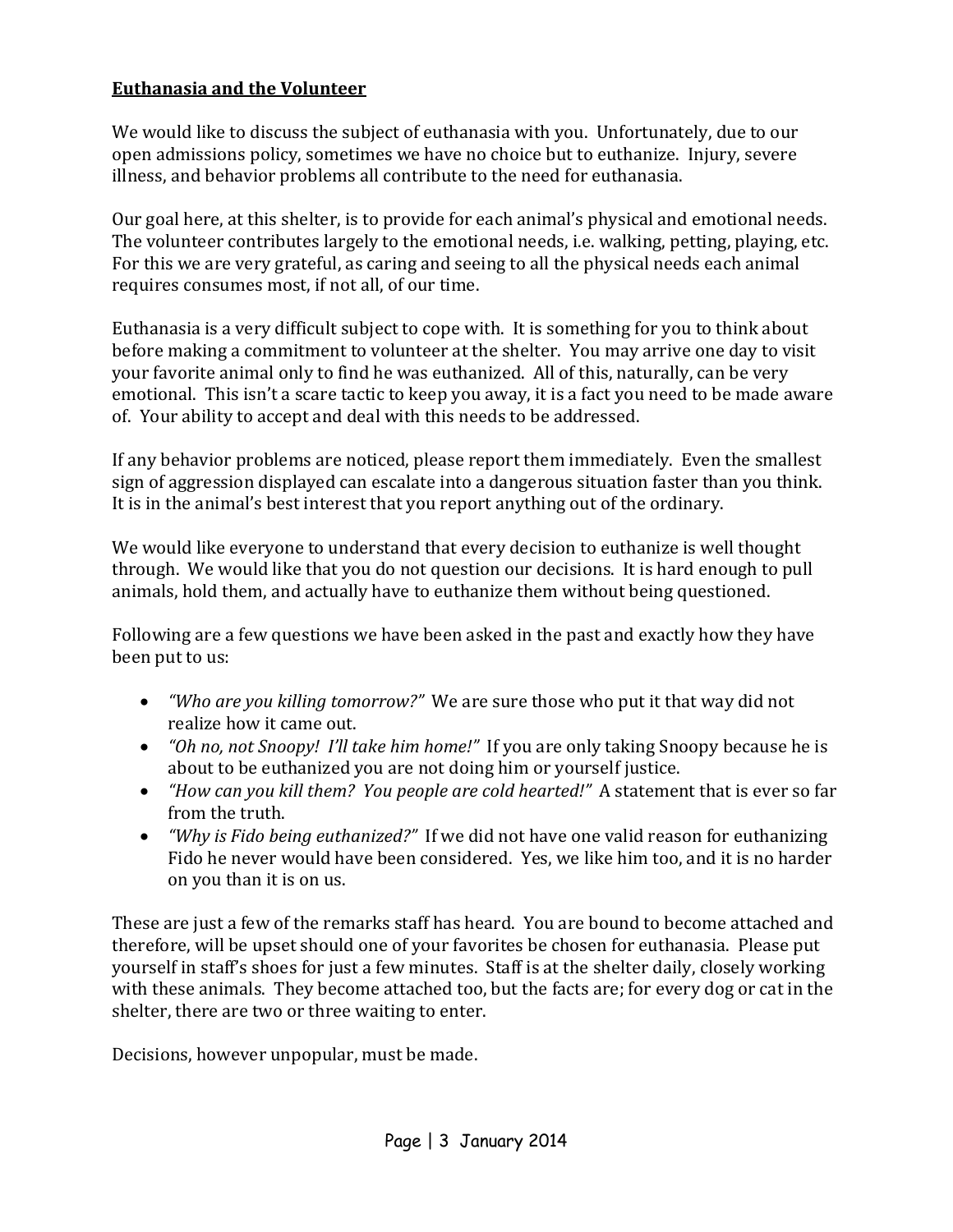We hope that after reading this section you will have a little better understanding of the need for euthanasia, and of the emotional obstacles we all must face because of it. We are all here to work together, and trust is one of the most basic issues. We ask that when you volunteer at Hi Tor Animal Care Center you place your faith in us.

Once again we would like to express our heartfelt gratitude to you. It is with your help and understanding that we will be able to achieve our goals.

You can help us fight the pet overpopulation crisis by promoting the spay/neuter of all pets!

# **Organizational Policies\*\***

- 1. Volunteers must abide by all of the rules of Hi Tor Animal Care Center and always give the shelter staff appropriate respect. It is imperative that volunteers always follow instructions and directions given by the staff.
- 2. Volunteers are expected to meet all of the responsibilities of their specific role(s), as outlined in the training programs and the job description(s). This allows us to present a common standard of professionalism in any environment in which we work.
- 3. Volunteers must abide by all security and safety rules as outlined in all applicable training programs, job descriptions and in this handbook. The safety of our volunteers, the shelter animals and the public are of paramount importance. Non-compliance of these rules can result in unexpected consequences to the life of an animal and to the organization as a whole.
- 4. Volunteers must wear Identification Badges at all times while working in the shelter. This immediately identifies our members to both the public and the shelter staff.
- 5. Volunteers are expected to be punctual and dependable.
- 6. Harassment of fellow volunteers, shelter staff, members of the management team and the public is expressly prohibited. This is a key aspect of community spirit.
- 7. Volunteers should dress and groom themselves appropriately for their volunteer position. Such an appearance contributes to the positive impression made to the public.
- 8. Volunteers must not commit any willful violation of any shelter rules or any deliberate action that is extreme in nature and detrimental to the animal shelter's efforts to operate so as to fulfill their purpose and mission.

*\*\*All of the outlined policies are critical to the integrity and success of the shelter and the goals that we set forth in order to improve the quality of life for shelter animals. Violation of the following policy, however, is considered to be extremely serious and may result in immediate dismissal without warning.\*\**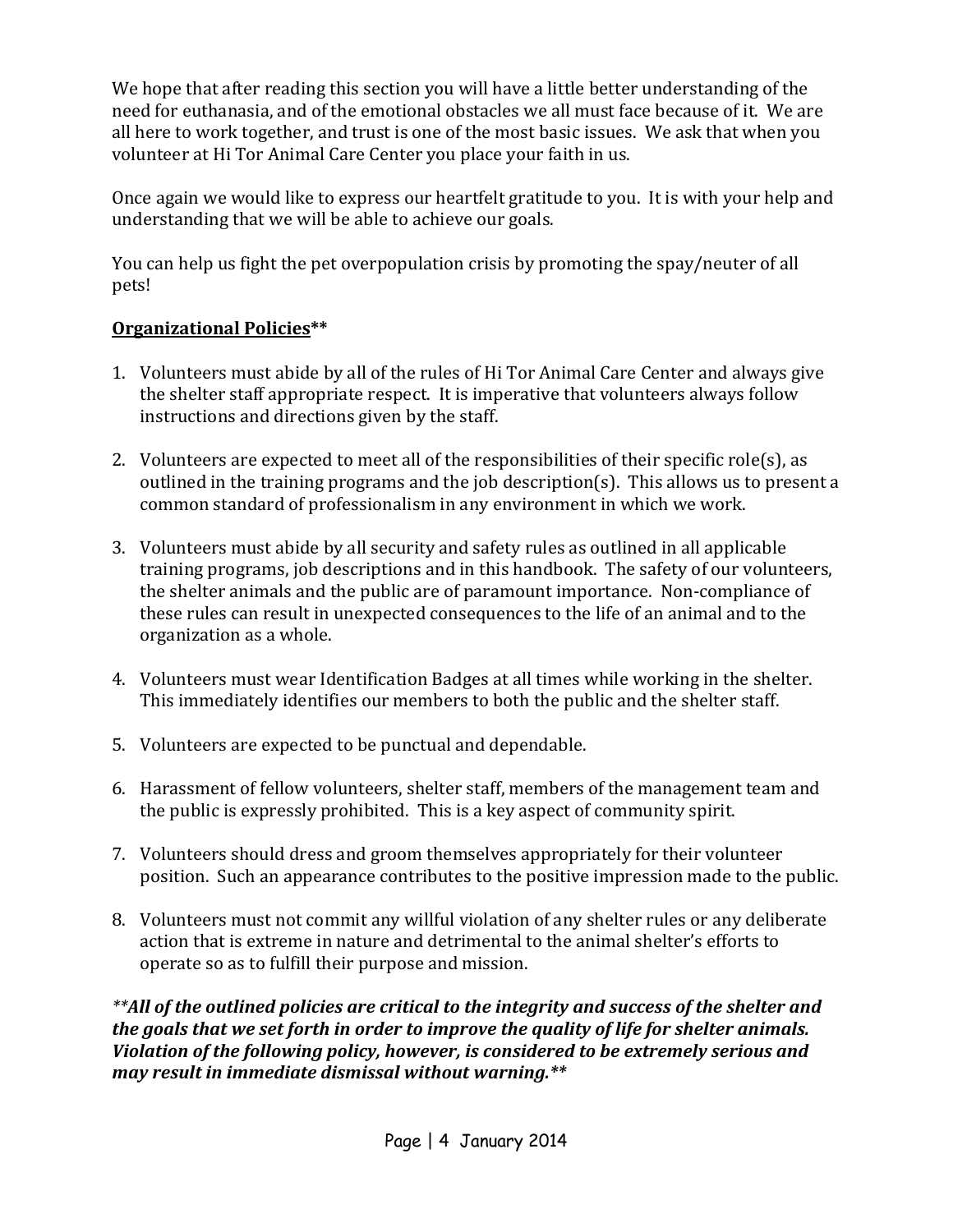# **Volunteer Requirements**

You must be 18 years or older to volunteer for the programs that involve working directly with shelter dogs. You must be 16 years or older to volunteer for the programs that involve working directly with shelter cats and designated shelter small animals. Anyone under the age of 18 may not participate or accompany any registered volunteers during their scheduled volunteer time. All of Hi Tor Animal Care Center's volunteers are regarded as ambassadors who represent the shelter's goal and mission. All of the volunteer positions at Hi Tor Animal Care Center are geared to helping our animals become highly adoptable and finding their forever homes. Although some positions require training in order to work with animals, all positions require good people skills. Working together as a team requires patience, cooperation, understanding, and most of all commitment. This is especially important even if you do not always agree with policies or procedures performed. Ideas are always welcomed and changes occur often in an effort to improve Hi Tor Animal Care Center.

# **Explanation of Hi Tor Animal Care Center Procedures and Policies for all Volunteers**

The following procedures were developed to provide organization throughout our busy shelter, and to insure the safety of all Hi Tor Animal Care Center volunteers, patrons and animals.

Hi Tor Animal Care Center relies on its volunteers to be dependable and effective. Abiding by the shelter's policies and procedures ensures that the programs operate smoothly and the animals derive the maximum benefit.

As a volunteer, you have specific responsibilities. Below are listed many of the policies, procedures, regulations, and/or guidelines you are expected to follow.

#### **Injuries and Accidents\*\***

#### **\*\****All injuries incurred at Hi Tor Animal Care Center, great or small, to a volunteer or a member of the public must be reported to a Hi Tor staff member immediately. Hiding or ignoring these incidents in order to "protect" an animal will only result in more harm to all involved.***\*\***

**Bites and scratches—**Must immediately be reported to the Hi Tor office, and an accident report filled out. The report can also help staff to determine what may have prompted the animal to react. NYS laws requires that a bite or scratch case animal be held for 10 days regardless of whether they have been vaccinated. Injured parties must seek out medical treatment immediately.

**Other injuries; cuts, falls, etc.—Again, anyone involved in an accident where injury** occurs, must fill out an accident report. Please assist the general public to the Hi Tor office if they are injured on our property. Locate a Hi Tor staff member to assist the injured person if they should not or cannot be moved.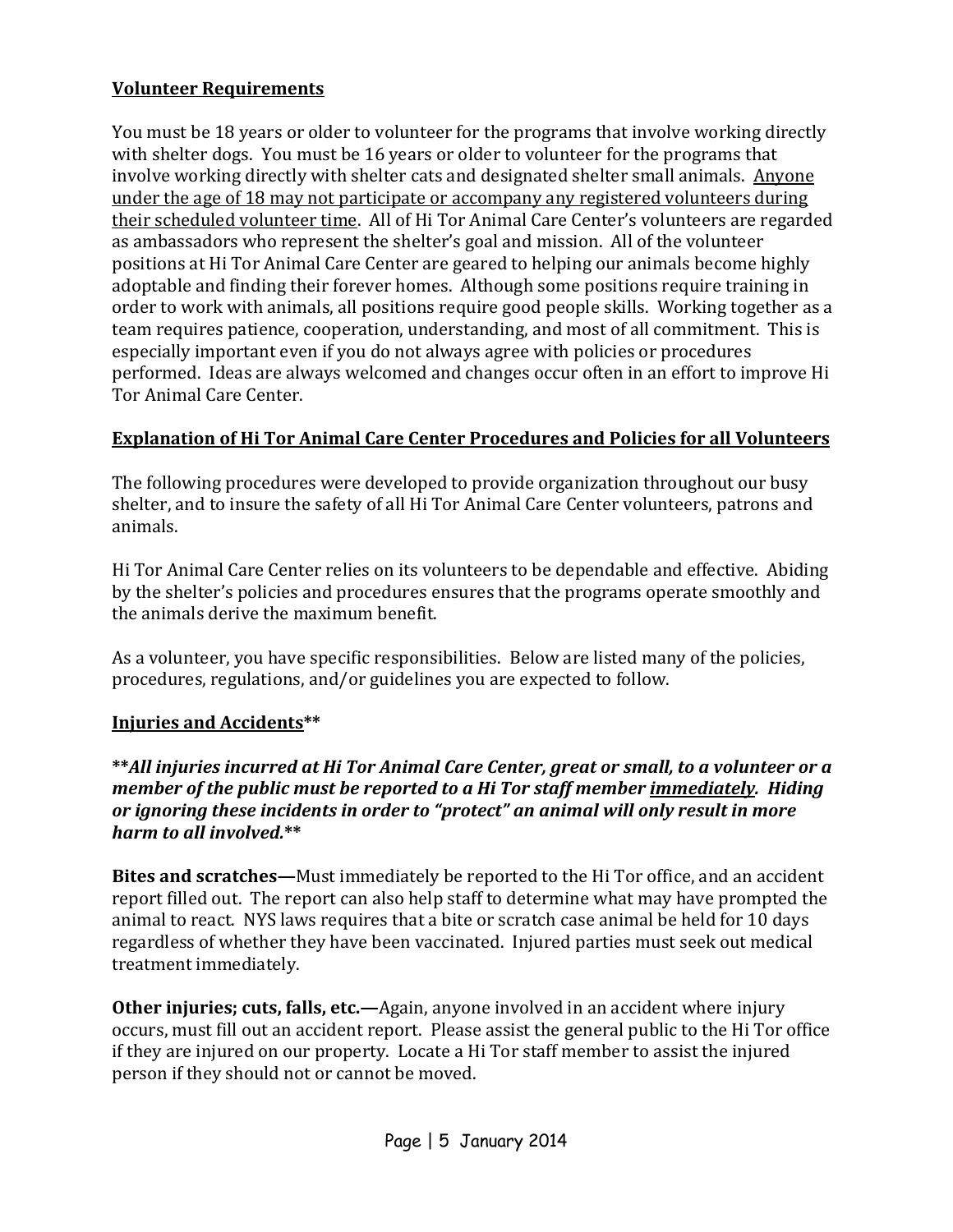# **Appearance and Dress**

A volunteer represents Hi Tor Animal Care Center to the community and its residents and your appearance contributes to the overall impression and perception of the shelter. Therefore attire that is both professional and appropriate to your working conditions is expected of all volunteers. You should be clean and neat, within the constraints of your duties.

All volunteers are required to wear an official Hi Tor ID Tag while performing duties on or off Hi Tor premises. In cold or inclement weather, if you are working outside or walking a dog, and require a jacket or coat you will be required to display a Hi Tor pin in clear view on the front of your jacket or coat. This uniform will help to identify you to the visiting public and is available for a small fee in Hi Tor's lobby. Volunteers must also wear a nametag at all times while volunteering at the shelter or in the community when performing Hi Tor duties.

For those working directly with animals, we ask that you wear jeans or casual pants, and non-skid rubber-soled shoes with closed toes. Shorts are permitted with the exception of "Daisy Duke" style or short shorts. Large hoop or dangling earrings represent a safety hazard and may not be worn.

# **Attendance**

Volunteers must sign in and out to assist us in keeping attendance records. Most volunteer positions offer flexibility re: days and times of service, as long as they are within shelter guidelines. There are some volunteer positions that require specific days and times, such as off-site adoption events. Absenteeism detracts from our ability to serve our clients and causes an undue burden on those who must fill in. In addition, tardiness inconveniences those who are counting on your presence.

For those times when you are unable to meet your obligation, call your program supervisor as far in advance as possible. If you cannot give advance notice, call as early in the day as possible, leaving a message on voicemail if necessary. If you must be late, notify your program supervisor in advance or as soon as you can.

If you plan to leave the area for vacation, your program supervisor would appreciate your giving two weeks notice so that your duties can be assigned to others.

#### **Changes in Personal Information**

Please keep your personal information up-to-date at all times. Notify the Volunteer Coordinator of changes in: name, address, telephone number, E-mail address, or emergency contact person.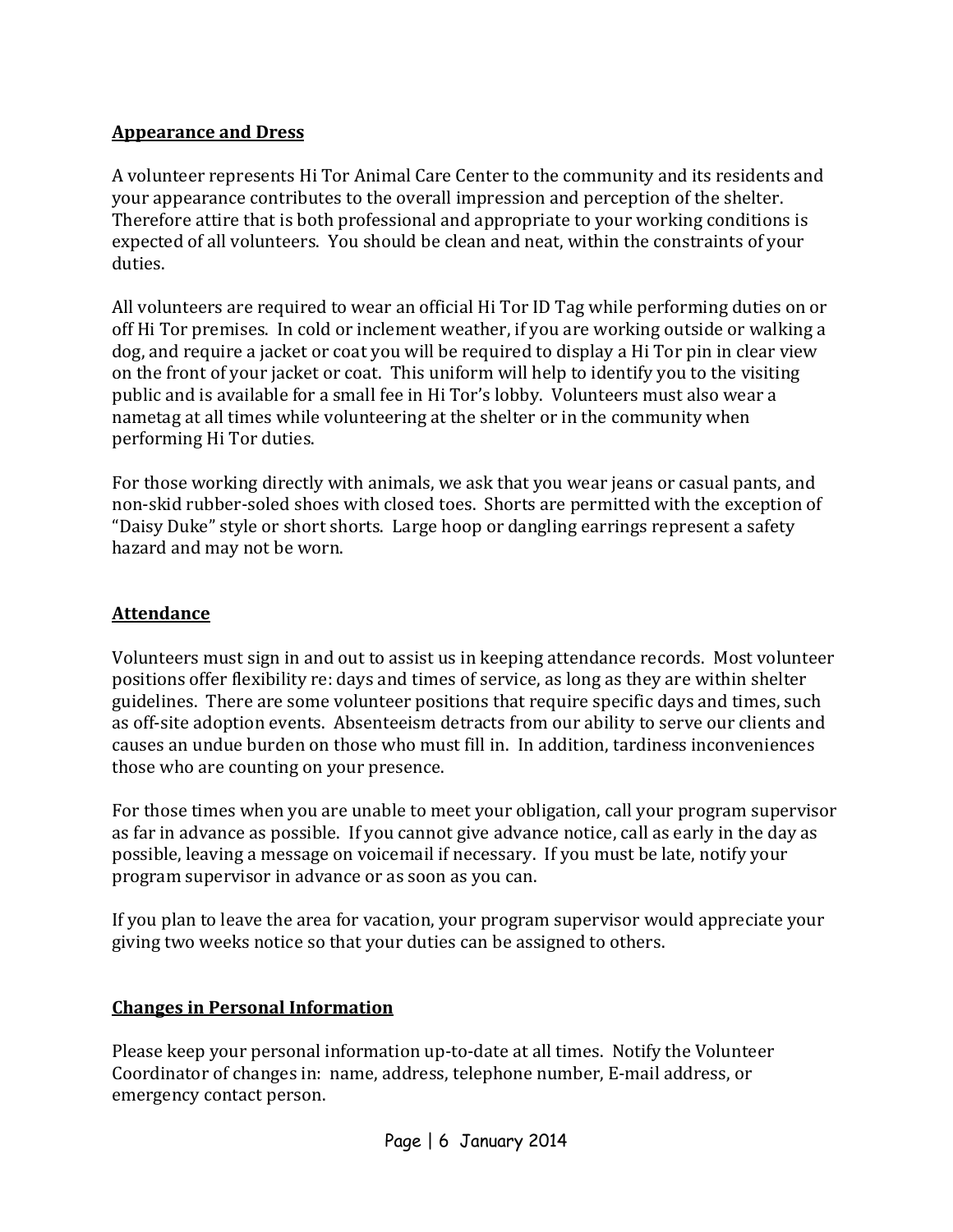# **Code of Conduct**

Volunteers, like any other professionals in a non-profit field, are subject to a code of ethics. You must assume certain responsibilities and expect to be held accountable for what you do. Therefore, you must agree to:

- Interpret "volunteer" to mean that you have agreed to work without monetary compensation but, having been accepted as a volunteer, expect to do your work according to Hi Tor's policies and standards;
- Work with an attitude of open-mindedness, a willingness to be trained, and to bring interest and attention to that work and training;
- Contribute the assets you have to enrich the projects on which you work; and
- Support our policies inside and outside the shelter.

# **Confidentiality**

All Hi Tor information (i.e., names, addresses, phone numbers, etc.) that you are aware of as a result of your position is confidential and may not be disclosed or discussed with others. Your personal information may not be disclosed, and will not be provided to anyone, unless authorized by you.

# **Discipline**

Hi Tor Animal Care Center promotes a philosophy of fairness that encourages growth and improvement. This concept of progressive discipline will be mirrored in the volunteer program.

Volunteers who commit minor violations of policy, procedure, rule, regulation, or guideline will be verbally counseled in an effort to achieve acceptable compliance. Continued violations could result in additional counseling or dismissal from the program.

Serious violations (i.e., animal abuse; abusive, threatening, harassing behavior to staff, volunteers, or clients; possession, use, sale, etc. of drugs or weapons; disclosure of confidential information) will result in immediate termination of service and possible criminal charges.

# **Dismissal**

Volunteers who do not comply with Hi Tor's rules, policies, procedures, guidelines, and regulations, either willfully or because of an inability to do so, or who fail to perform their assignments satisfactorily, are subject to dismissal. A volunteer may be dismissed by the Volunteer Coordinator or the Manager at any time. Hi Tor reserves the right to request a volunteer to leave immediately if circumstances warrant such action.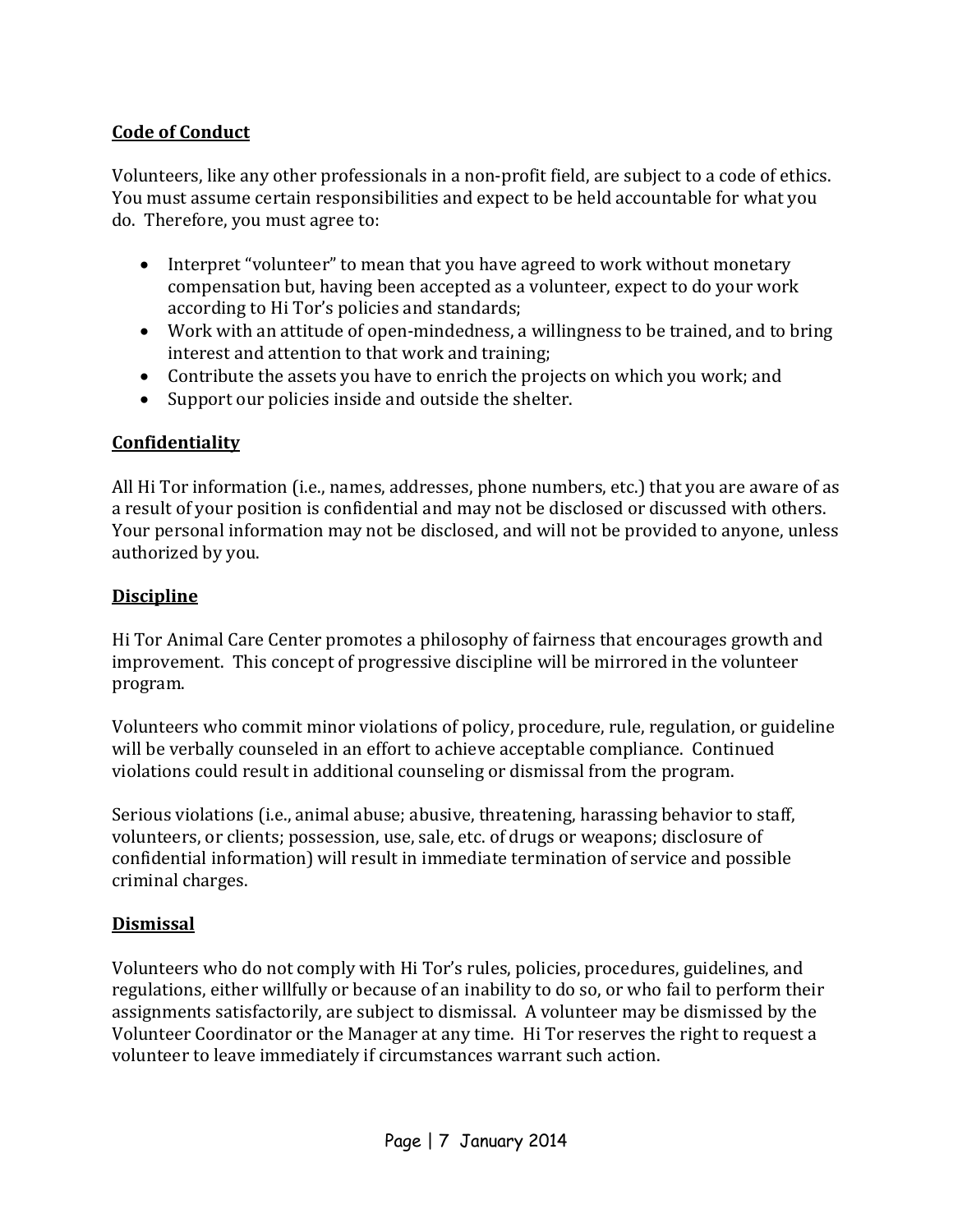# **Discrimination**

Hi Tor Animal Care Center provides an environment free from discrimination. Any type of discrimination based on an individual's race, religion, national origin, gender, sexual orientation, HIV status, age, marital or veteran status, citizenship, disability, etc. is strictly prohibited.

#### **Drug-Free Environment**

Promoting a safe and productive atmosphere for all volunteers and employees, Hi Tor is a drug-free environment. Shelter management will take all steps necessary to ensure that its employees and volunteers perform their duties and responsibilities free of the influence of unlawful drugs and unimpaired by alcohol.

The following activities are prohibited on Hi Tor's premises or while conducting Hi Tor business: the unlawful manufacture, sale, distribution, dispensing, possession, transfer, or use of a controlled substance.

No volunteer shall report to work after having used a controlled substance not legally prescribed by a health-care practitioner.

No volunteer shall report to work while impaired by alcohol. No volunteer shall consume alcoholic beverages while on Hi Tor property or while conducting Hi Tor business off premises.

Behavior in violation of this policy may result in disciplinary action, up to and including immediate dismissal.

#### **Fair Treatment/Problem Solving**

If a problem arises concerning any aspect of your volunteer work, you are encouraged to attempt to reconcile the issue with those involved. However, if you feel that a workable agreement or satisfactory resolution to your problem cannot be achieved with discussion, then notify the Volunteer Coordinator, who will work with all appropriate parties to resolve the issue or problem.

#### **Harassment**

Hi Tor Animal Care Center will not tolerate harassment of others for any reason. Harassment includes, but is not limited to, the following types of behavior: making derogatory remarks about certain individual characteristics (i.e., race, religion, age, and sexual orientation), repeating "jokes" about ethnic or other groups, engaging in abusive language, and other offensive verbal, physical, and visual behaviors.

Sexual harassment, which is illegal and carries with it personal liability, is defined as any unwanted physical, verbal, or visual sexual advances, requests for sexual favors, and any other sexually oriented conduct which is offensive or objectionable to the recipient, including but not limited to: derogatory or suggestive comments, slurs or gestures, and

Page | 8 January 2014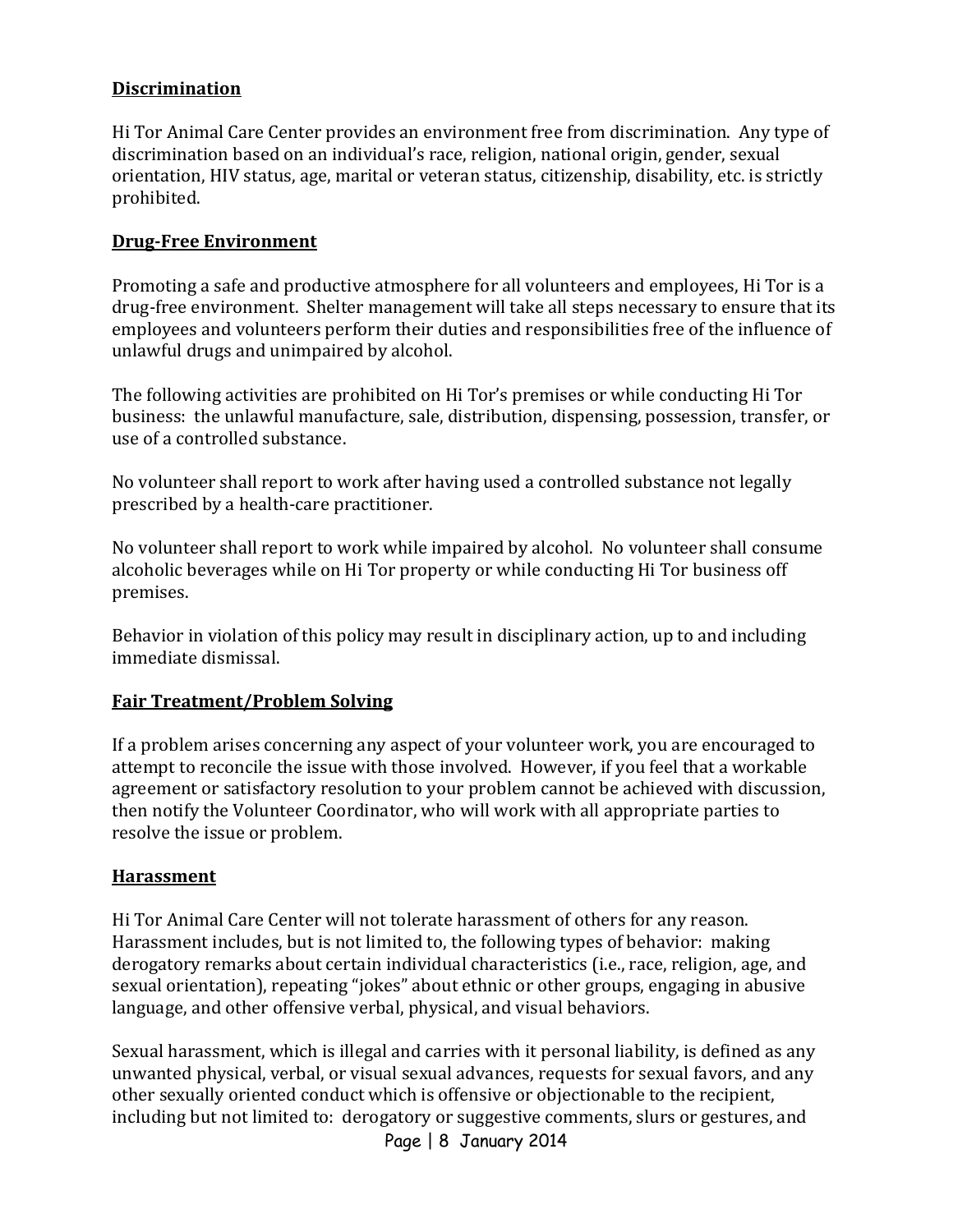offensive posters, cartoons, pictures, or drawings. Sexual harassment does not refer to occasional compliments of a socially acceptable nature but to unwelcome and personally offensive behavior. Such behavior debilitates morale and, therefore, interferes with work productivity.

Harassment of any kind is a form of misconduct that undermines the integrity of our relationships. Any form of harassment, sexual or otherwise, directed at an employee, volunteer, client, visitor, vendor, or any individual conducting business with the organization will lead to disciplinary action, up to and including immediate termination in cases of gross misconduct.

Employees and volunteers should report suspected or actual sexual harassment directly to the Volunteer Coordinator. The matter will be promptly investigated. Confidentiality will be maintained to the extent possible, consistent with the need to conduct a prompt and thorough investigation of a complaint. There will be no retaliation against an employee or volunteer for filing a complaint. Any instance of sexual harassment, any act of retaliation, or any failure to cooperate in the investigation or resolution of a sexual harassment complaint may result in disciplinary action or termination.

# **Incident Procedures**

Immediately notify the manager on duty of any situation involving a visitor who either forcibly enters a restricted area or who becomes abusive in any public areas of the facility. Under no circumstances should a volunteer try to restrain or remove a visitor.

#### **Personal Property**

Hi Tor Animal Care Center is not responsible for loss, theft, or damage of personal items. Volunteers are advised to avoid bringing excessive amounts of cash or valuables with them while working on-site or at Hi Tor-sponsored events. Hi Tor is not responsible for items left in volunteers' cars.

#### **Placement and Scheduling**

A volunteer's schedule can be diverse, varied, and/or flexible depending on their assigned area. Volunteers should work in a timely manner with their supervisor, Volunteer Coordinator, or their designee, to establish a mutually acceptable schedule.

Volunteer hours shall be during normal business hours, unless otherwise determined by the Volunteer Coordinator or Manager. Hi Tor observes the following holidays and is closed to the public on those days: New Year's Day, Easter, Memorial Day, Independence Day, Labor Day, Veteran's Day, Thanksgiving, Christmas Eve (1/2 day), and Christmas Day, New Year's Eve (1/2 day). Holiday volunteers are welcome!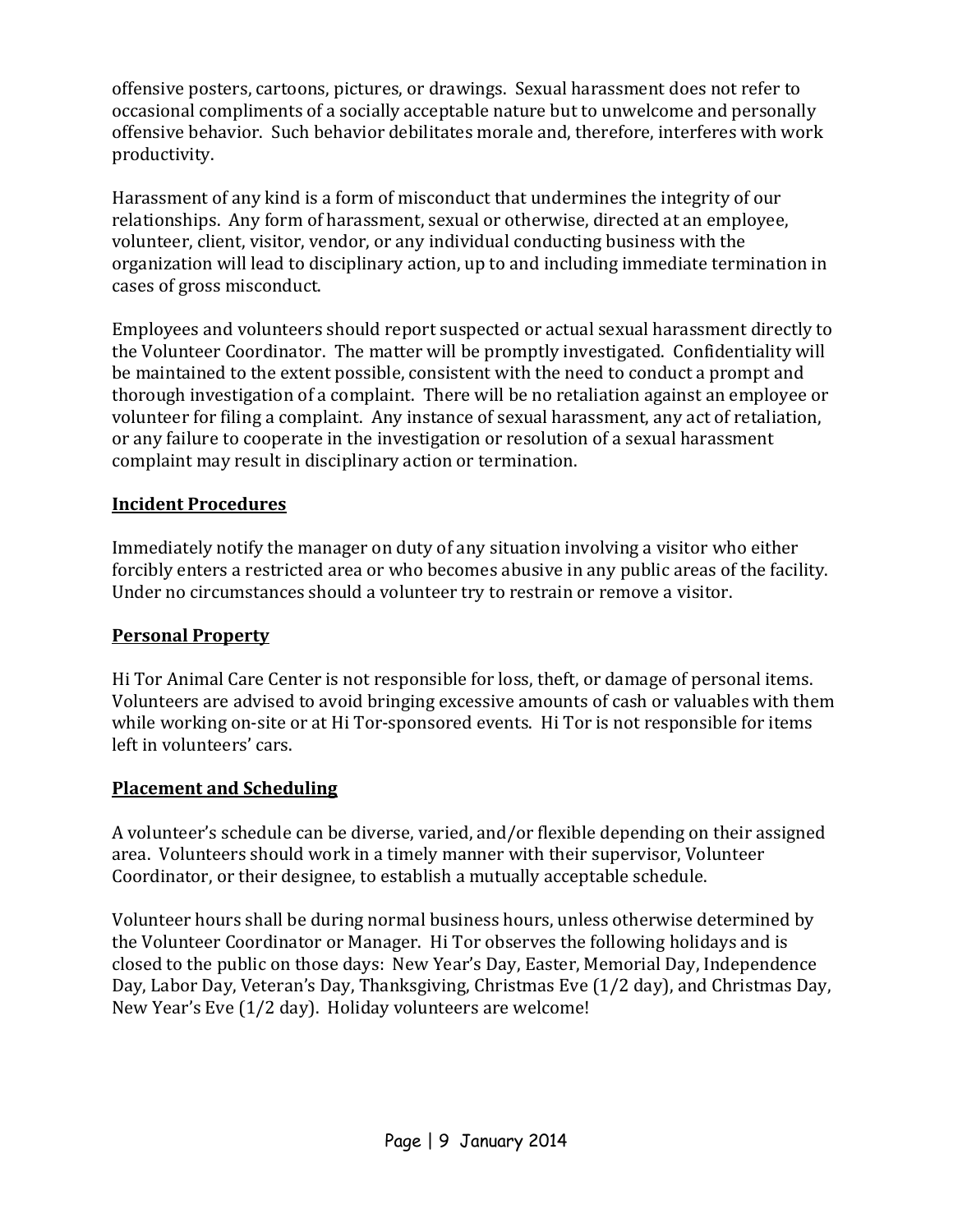# **Pregnancy**

If you are pregnant, think you may be pregnant, or become pregnant while volunteering at the shelter, immediately inform your program supervisor. If your duties involve handling animals, you may come into contact with a bacterium or parasite that can harm your fetus. If you wish to continue volunteering, you can be assigned to office duties during your pregnancy as long as you understand and adhere to the necessary precautions. Pregnant women are strongly advised to contact their physicians and follow any advice pertaining to working with animals.

#### **Resignation**

If for any reason you cannot complete your assignments as planned and need to leave the volunteer program, please inform your program supervisor and Volunteer Coordinator of your decision as soon as possible. We would appreciate your feedback through an exit interview with the Volunteer Coordinator, in person or by phone. This provides us with valuable feedback from a volunteer's perspective.

#### **Restricted Areas**

Certain areas of the shelter are off-limits to volunteers. Unless you are specifically authorized to enter as a part of your duties, you may not enter shelter offices, quarantine, isolation, or any locked or "staff-only" designated areas.

#### **Sign-In/Sign-Out**

For proper timekeeping and recognition, volunteers must sign in and sign out each time they volunteer. This record is used to determine how service levels have increased and which services volunteers have enhanced. Volunteers may also want to maintain their own record to document their experience and commitment. Any volunteer hours completed off-site will be sent in at the end of each month. The Volunteer Coordinator will send a reminder via email at month's end. No confirmation of hours will be given unless they can be verified by the sign-in/sign-out book in the lobby.

#### **Smoking**

In accordance with NYS workplace laws, smoking is prohibited inside all Hi Tor facilities. Volunteers and employees who wish to smoke may do so outside the building in designated areas. Please dispose of cigarette butts properly and do not throw them on the ground.

#### **Representation**

No volunteer will discuss with the public, the staff, or within hearing of the public or staff, their personal views concerning shelter procedures, protocols, etc. with which they may disagree. To do so may result in immediate dismissal. Volunteers are welcome to express any concerns or personal views regarding shelter policy with the Volunteer Coordinator.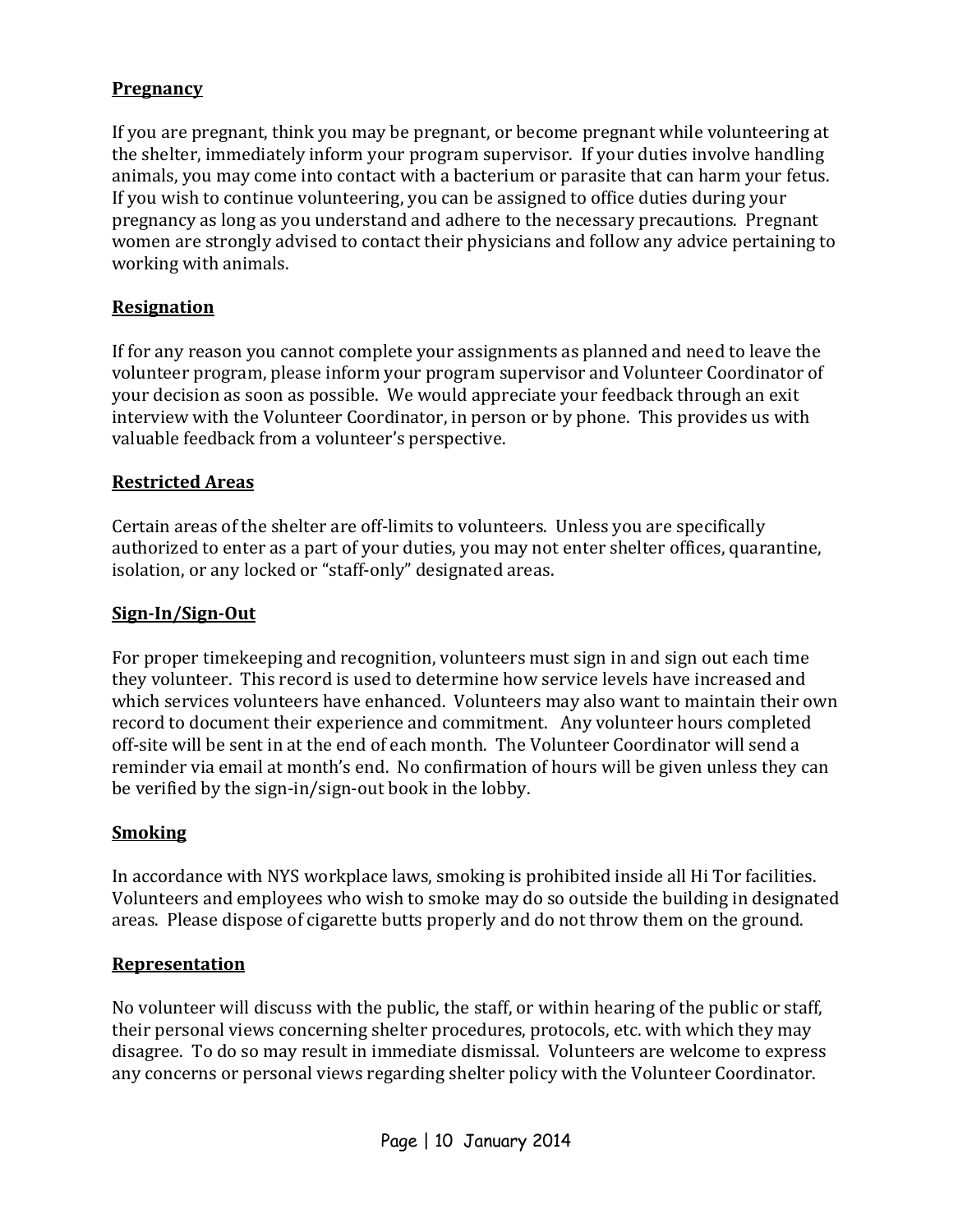# **Media Procedures**

Dealings with the media will be handled ONLY by an authorized shelter representative. "Media" is anything that will be printed, broadcasted, or televised about Hi Tor Animal Care Center.

# **Social Media**

Hi Tor Animal Care Center respects the right of any volunteer to maintain a blog, web page or to participate in social networking sites such as Facebook or Twitter, or similar site. However, to protect Hi Tor's interests, volunteers must adhere to the following rules:

- 1. All rules regarding confidential and proprietary business information apply in full to blogs, web pages, social networking, twitter and similar sites. Any information that cannot be disclosed through a conversation, a note, or an email also cannot be disclosed in a blog, web page, social networking, twitter or similar site.
- 2. Whether posting something on his/her own blog, web page, social networking, twitter or similar site or on someone else's, if a volunteer mentions Hi Tor Animal Care Center and also expresses either a political opinion or an opinion regarding Hi Tor Animal Care Center's actions, the poster must include a disclaimer. The poster should specifically state that the opinion expressed is his/her personal opinion and not Hi Tor's position.
- 3. Be respectful of your potential readers, colleagues and fellow volunteers. Do not use discriminatory comments, personal insults, libel or slander when commenting about Hi Tor Animal Care Center, your superiors, co-workers, board members, fellow volunteers, or other pet-related entities and/or organizations affiliated with Hi Tor Animal Care Center.
- 4. Any conduct which is impermissible under the law if expressed in any other form or forum is impermissible if expressed through a blog, web page, social networking, twitter or similar site. For example, posted material that is discriminatory, harassing, obscene, defamatory, libelous or threatening is forbidden. Company policies apply equally to volunteer blogging.
- 5. Hi Tor Animal Care Center encourages volunteers to keep in mind the speed and manner in which information posted on a blog, web page, social networking, twitter or similar site can be relayed and often misunderstood by readers. Hi Tor requires all volunteers to refrain from posting information regarding Hi Tor or their staff which could embarrass or upset co-workers or which could detrimentally affect Hi Tor's business.
- 6. Failure to follow these guidelines may result in discipline, up to and including termination.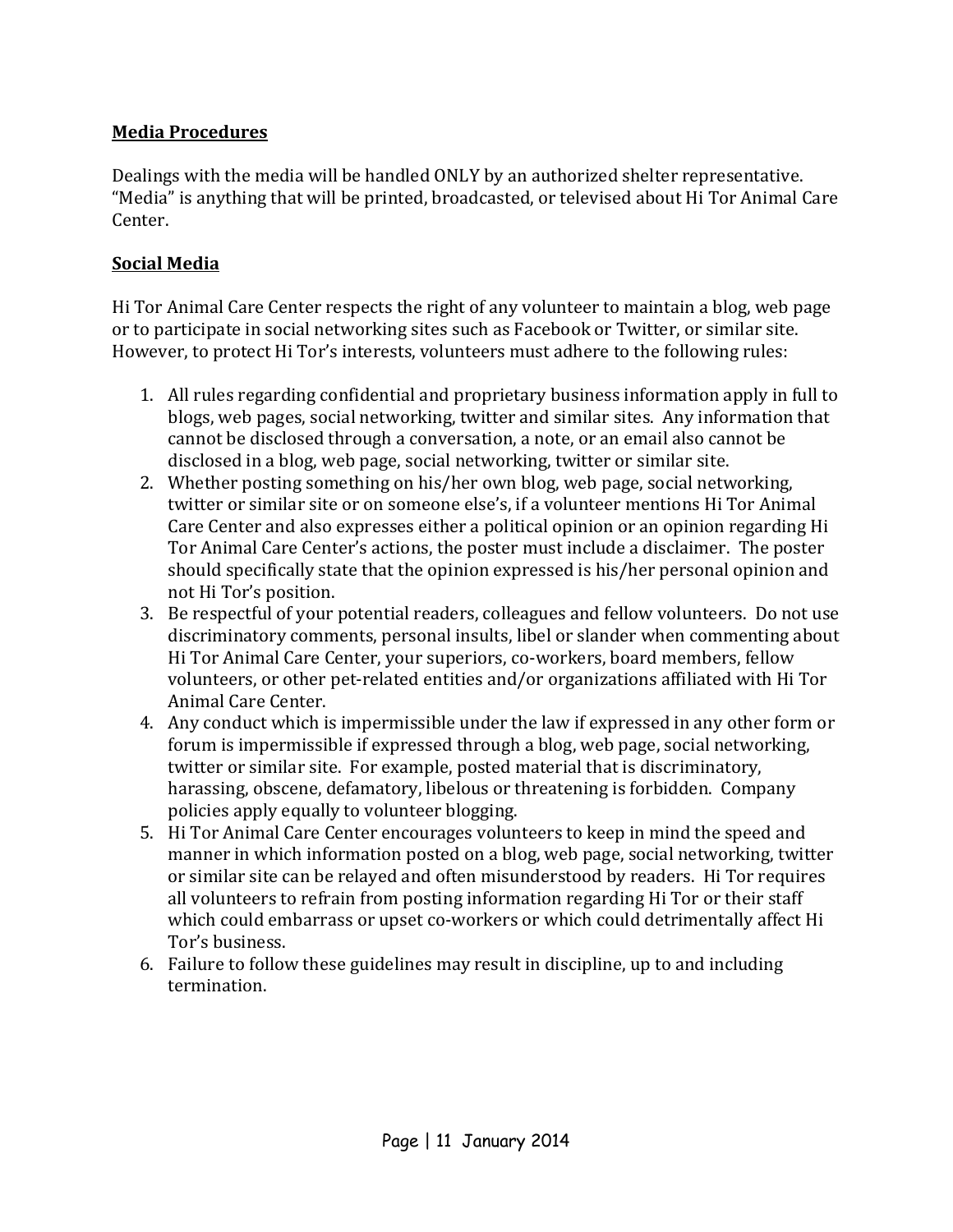#### **Suggestions**

We welcome your ideas and suggestions as a means of improving our operation. Suggestions made to Volunteer Coordinator will be sent on to Manager for consideration. While many suggestions have merit and are borne out of genuine concern, not all suggestions can or will be implemented for a variety of reasons. Shelter management is employed to carry out policies and procedures in the overall best interests of the entire organization and cannot reverse such at the behest of individual concerns.

# **Telephone Calls**

Hi Tor's telephone lines are for business purposes only. Use cell phones for outgoing personal calls, and incoming personal calls will be routed directly to the volunteer only in emergency situations.

# **Visitors and Personal Guests**

On-duty volunteers may not receive personal visitors, except in emergencies. Volunteers should instruct friends and family members to wait in the lobby or outside the main office until they are off-duty. \*\*VOLUNTEERS MAY NOT BRING CHILDREN OR THEIR OWN PETS TO THE SHELTER WHILE THEY ARE VOLUNTEERING.\*\*

#### **Violence in the Workplace**

Hi Tor Animal Care Center does not tolerate any displays of violent, aggressive, or threatening behavior by or toward its employees, board members, visitors, or volunteers. Inappropriate behaviors include, but are not limited to, physical, verbal, or visual assaults; the possession and/or use of firearms and other dangerous weapons. Volunteers who carry dangerous weapons in their personal vehicles are prohibited from bringing such vehicle onto Hi Tor property or parking those vehicles on Hi Tor property. Employees and volunteers should summon help from co-workers or call 911 if they are threatened or believe they are in imminent danger.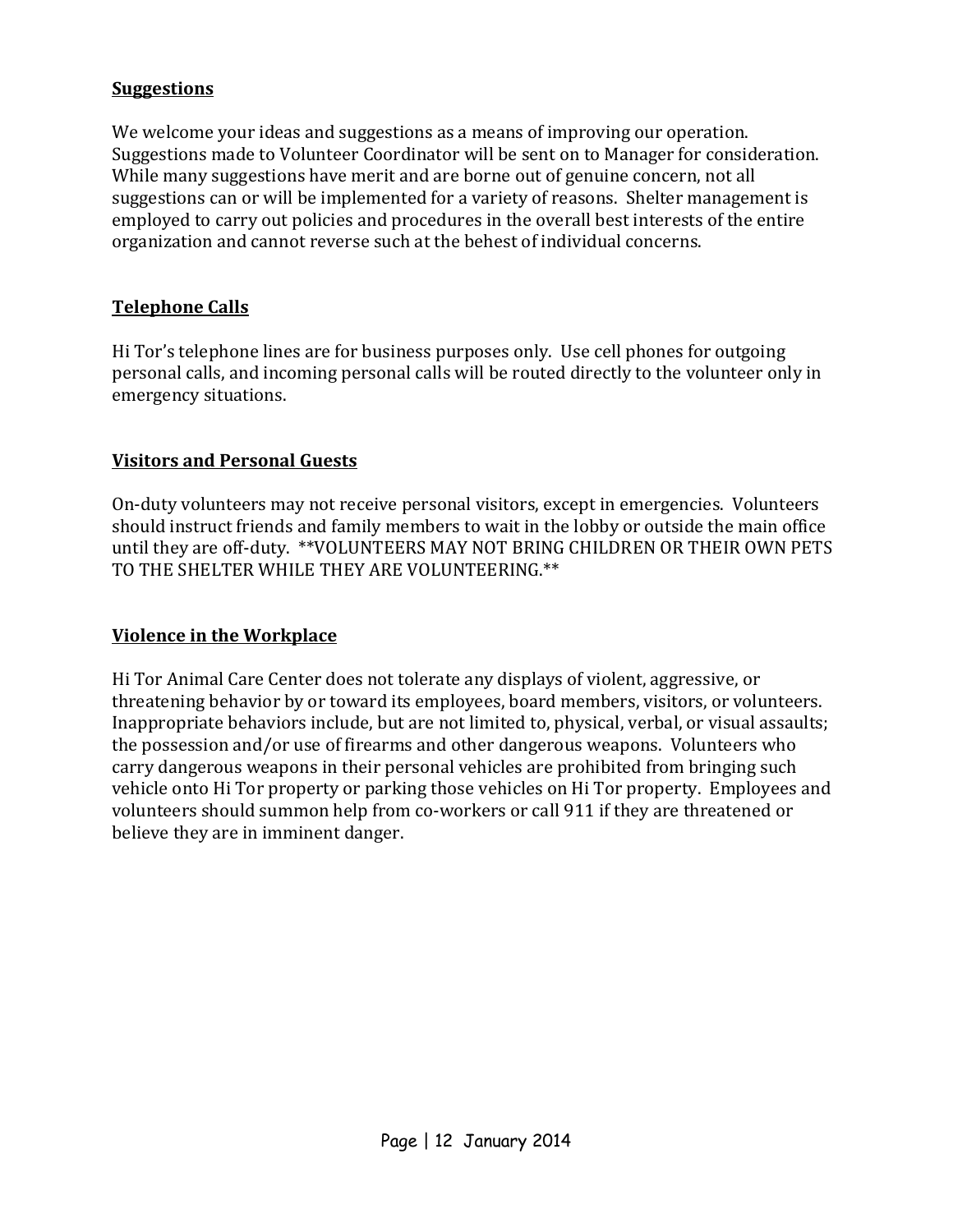# **Hi Tor Animal Care Center Volunteer Job Descriptions**

1. **Train to Adopt –** Teach shelter dogs the basic obedience and skills they need to find good homes, at the same time providing regular exercise and socialization while they are here at the shelter. This program requires both classroom and hands-on training and mentoring.

Requirements:

- A genuine love of dogs
- At least 18 years of age
- Have the physical strength and dexterity to handle strong dogs
- Be able to follow directions and work within guidelines for the safety of the dogs and volunteers
- Be able to make a commitment, volunteering an average of at least one hour a week
- 2. **Cat Care –** Work with shelter cats and kittens to make them friendlier and therefore, more adoptable. Help with cat socialization and other activities to keep our felines active, mentally stimulated, and eager for human interaction. This program requires hands-on training and mentoring.

Requirements:

- A genuine love of cats
- At least 16 years of age
- Able to follow directions and work within guidelines for the safety of the cats and volunteers
- Able to make a commitment, volunteering an average of at least one hour per week
- **3. Foster Program –** Open your home to a shelter dog or cat while we work to find them permanent homes. Fosters can range in duration from a few days to a few months.

Requirements:

- Have a genuine love of animals
- Able to provide a safe, clean and healthy environment for fosters
- Able to provide for special needs when required

Continued next page…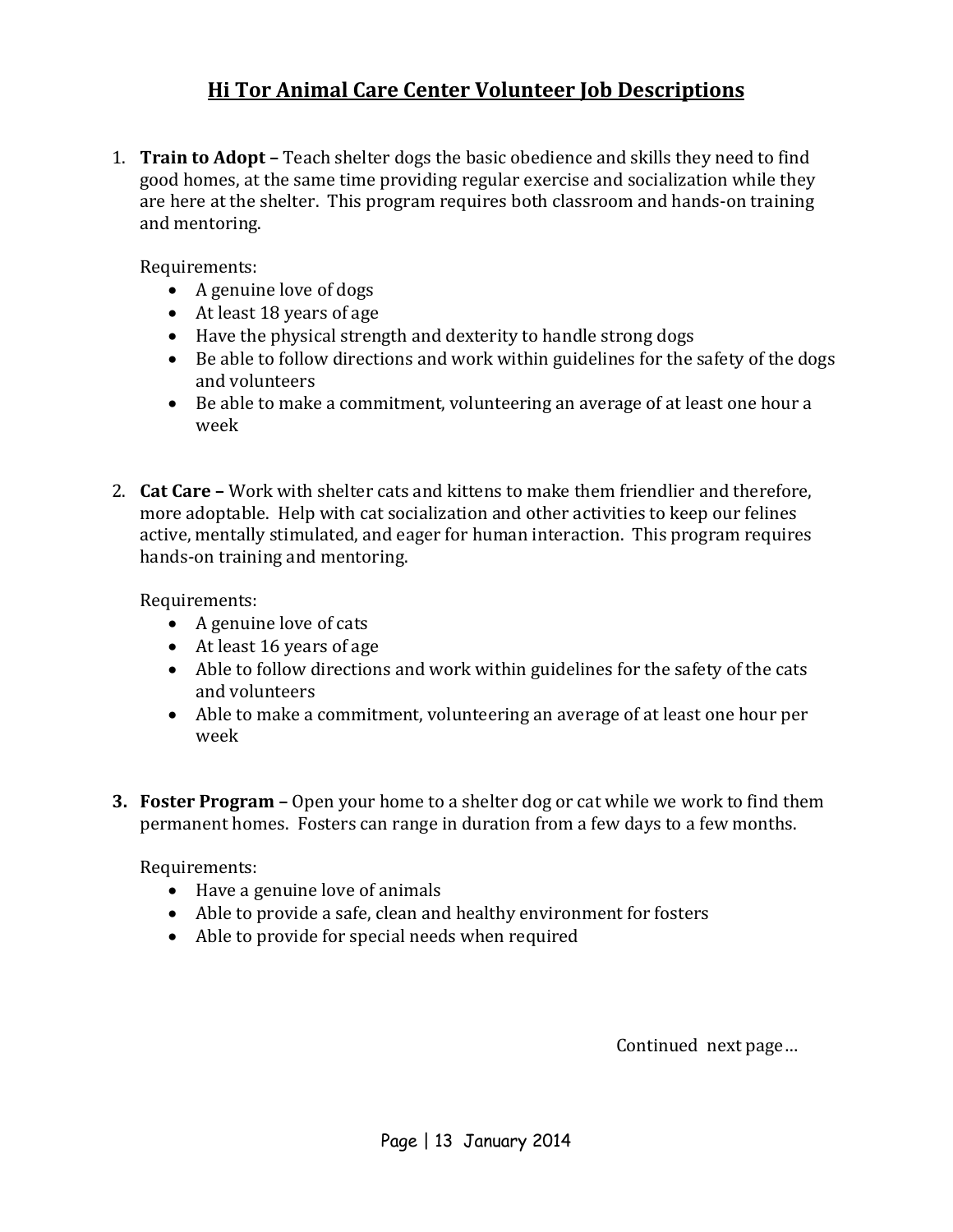4. **Greeters –** Welcome and assist shelter visitors to find a pet, drop off donations, or get information. Help them find the staff members who will best meet their needs. Assist and support office staff. Help make the adoption process user-friendly. This program requires hands-on training and mentoring.

Requirements:

- Have a genuine desire to work with people
- Ability to deal with various types of personalities
- Ability to redirect the public, if necessary (i.e., children)
- Ability to smile through it all and remain pleasant
- Understand when and to whom to report information
- Be a self-starter, have initiative
- Be dependable and knowledgeable about necessary information
- Be at least 18 years of age
- Be able to commit to a minimum of three months, volunteering an average of at least one hour per week
- **5. Adoption Outreach –** Help with on and off-site adoption events. We hold many special adoption events each year. Many are held off-site in order to reach potential adopters who might not visit the shelter. Volunteers are needed to assist with animal care and support adoption staff. This program requires both classroom and hands-on training and mentoring.

Requirements:

- Have a genuine desire to work with animals and people
- Ability to be a positive and knowledgeable ambassador for Hi Tor
- Ability to follow directions and procedures to insure the safety of the animals, volunteers, staff and adopters
- **6. Shelter Beautification –** There are always projects in progress at the shelter that need your help. They include planting, gardening, weeding, clean-up, trail maintenance and many more.

Requirements:

- Be physically sound and able to complete rigorous tasks
- Ability to follow direction and complete tasks in a timely manner

**7. Office –** We have countless opportunities for volunteers to help office staff with paperwork, filing, mailings, flyer posting, copying, data input, etc. We always need volunteers to answer phones, work with clients, and help with paperwork.

Requirements:

- Genuine desire to work with people
- Good organizational skills
- Ability to follow direction and complete tasks in a timely manner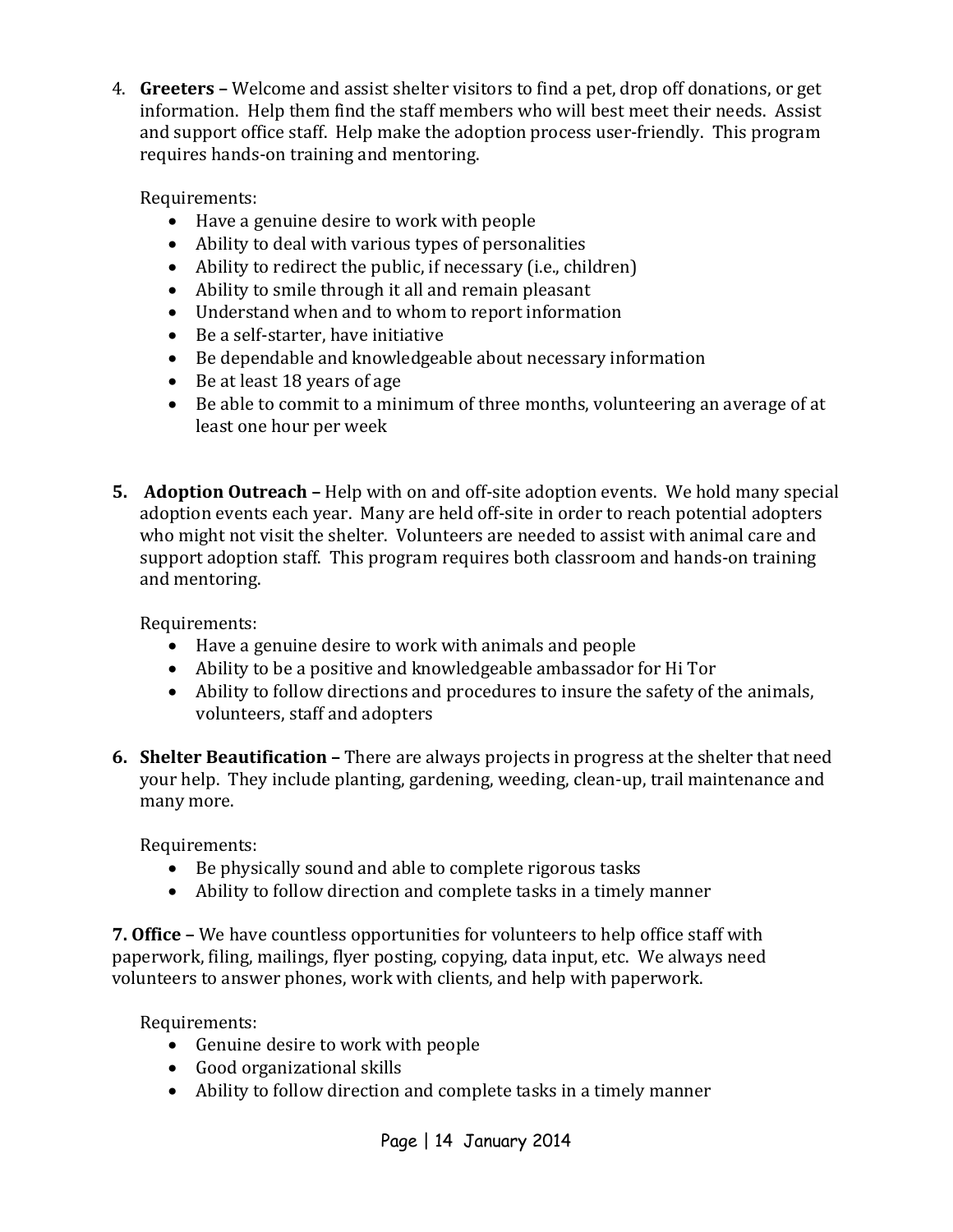**8. Shelter Assistant –** Work in our shelter with our kennel attendants and vet tech. Help with cleaning cages and feeding animals, comforting animals and assisting staff. This position also requires volunteers to help with general cleaning. Hands-on training and mentoring are required.

Requirements:

- Genuine desire to work with people and animals
- Ability to follow directions and complete tasks in a timely manner
- Ability to help with animals in distress

**9. Special Events/Fundraising/Community Outreach –** Help get the word out about services Hi Tor provides. This includes event planning, community events, and fundraising.

Requirements:

- Ability to be an ambassador for Hi Tor Animal Care Center
- Genuine desire to work with the public
- Ability to articulate information about Hi Tor programs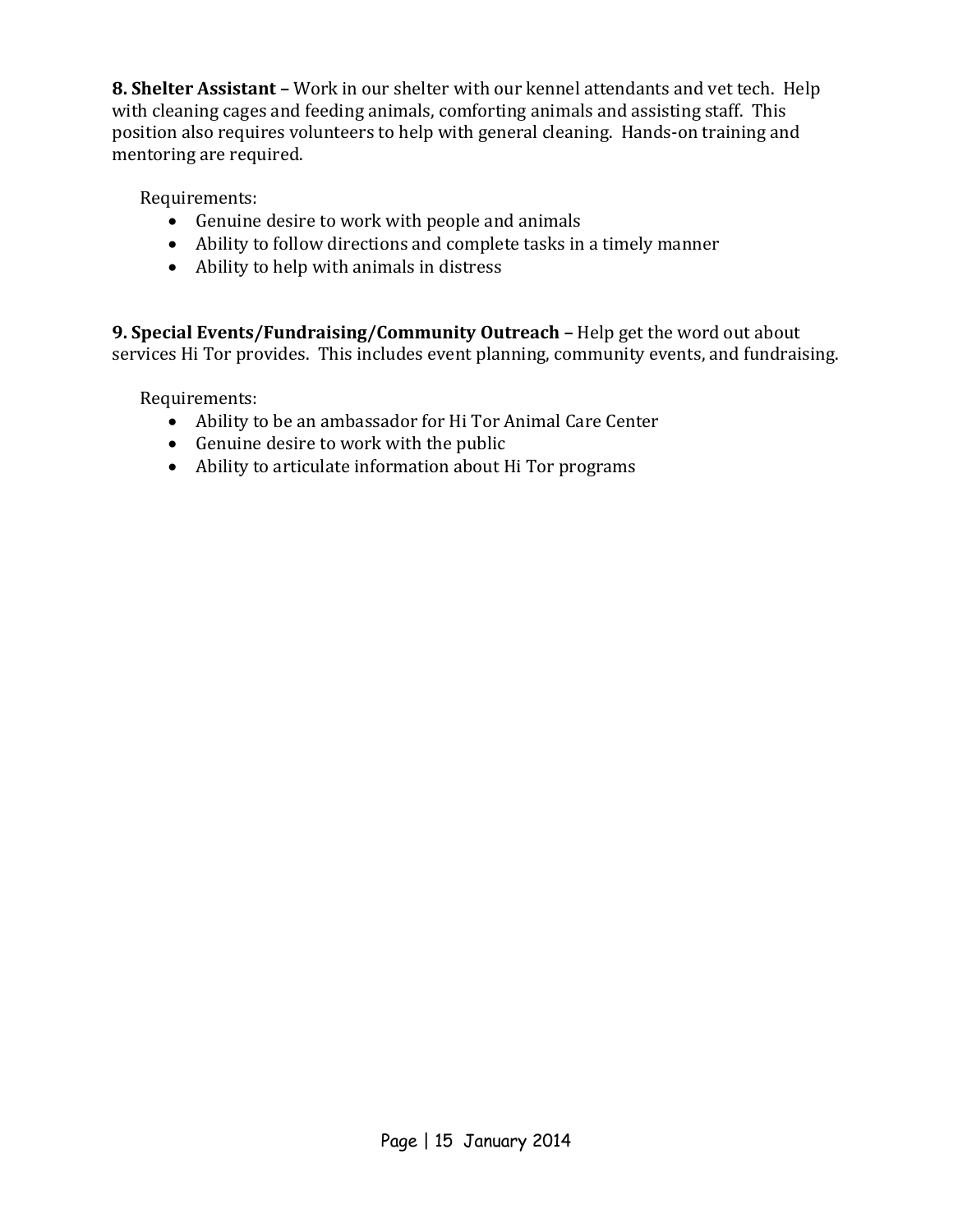

# **Hi Tor Animal Care Center<br>Volunteer Application**

| Please tell us about yourself! |                                                                                                                      |  |
|--------------------------------|----------------------------------------------------------------------------------------------------------------------|--|
|                                |                                                                                                                      |  |
|                                |                                                                                                                      |  |
|                                |                                                                                                                      |  |
|                                |                                                                                                                      |  |
|                                | Do you have any special skills, training, interests or hobbies related to animals? ___________________________       |  |
|                                |                                                                                                                      |  |
|                                |                                                                                                                      |  |
|                                |                                                                                                                      |  |
|                                | Do you have any allergies or physical conditions that might affect your work as a volunteer? If so, please describe: |  |
|                                |                                                                                                                      |  |
|                                |                                                                                                                      |  |
| <b>Availability</b>            |                                                                                                                      |  |
|                                |                                                                                                                      |  |
|                                |                                                                                                                      |  |
|                                |                                                                                                                      |  |
|                                |                                                                                                                      |  |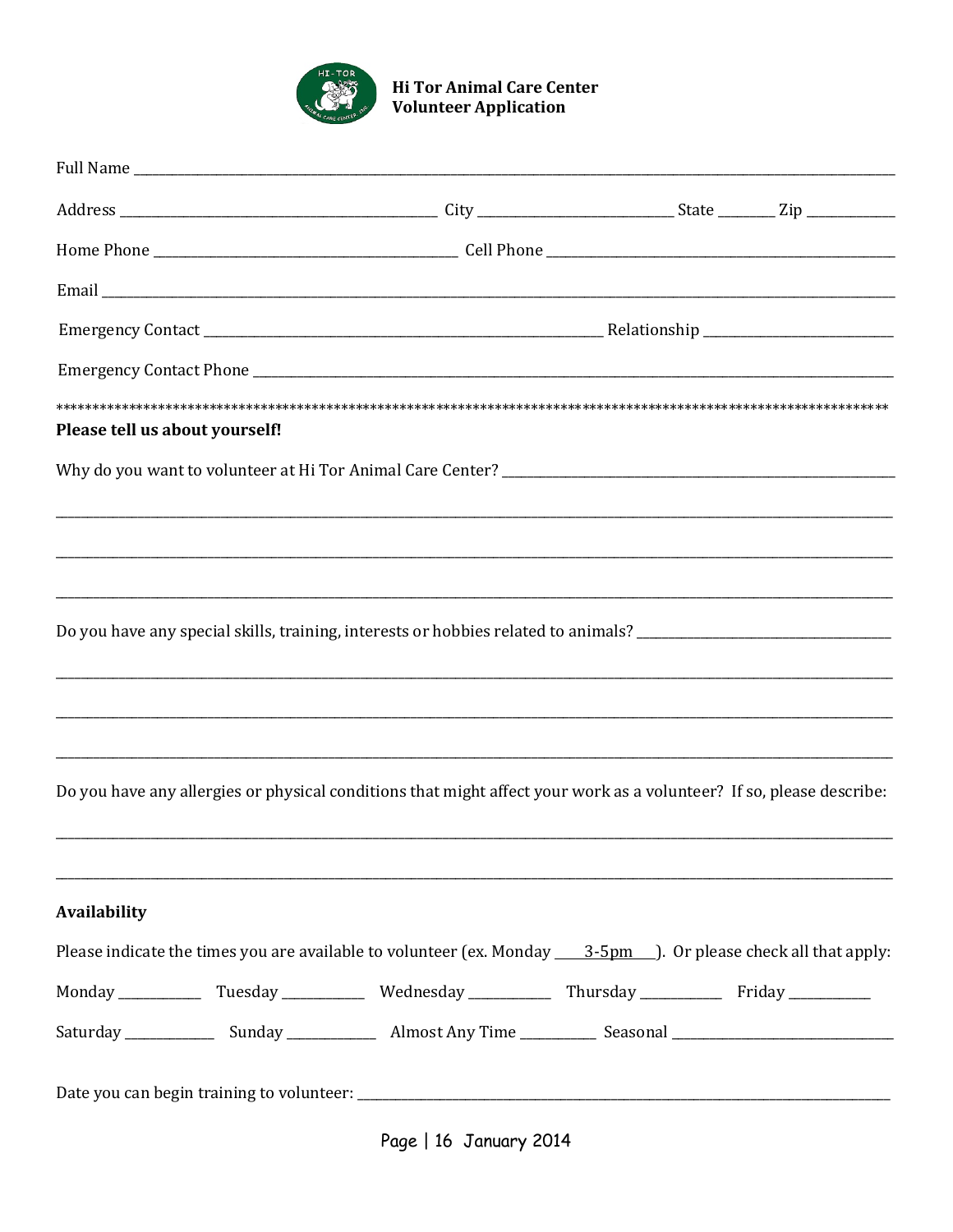Which **Volunteer Jobs** you interested in volunteering your time and efforts? (Please refer to pages 12-14 of the Volunteer Manual for descriptions and time requirements for each position.)

Please mark "1" as your first choice, "2" as your second choice, "3" as your third choice, etc.

| Volunteer at Shelter:                                                                                                        | <b>Adoption Outreach:</b>                                                                                                    |
|------------------------------------------------------------------------------------------------------------------------------|------------------------------------------------------------------------------------------------------------------------------|
| Dog Walker at Shelter                                                                                                        | Dog Handler at Off-Site Adoption Events                                                                                      |
| <b>Attend Dog Training Classes</b><br>With Shelter Dogs                                                                      | Dog Handler at Shelter Adoption Events                                                                                       |
| Help Socialize Dogs in Backyard<br>Enclosures (Fenced-in Pens)                                                               | Assist/Support Staff & Senior Volunteers<br>at Adoption Events                                                               |
|                                                                                                                              | Provide Foster Care                                                                                                          |
|                                                                                                                              | ***CATS***                                                                                                                   |
|                                                                                                                              | Please mark "1" as your first choice, "2" as your second choice, "3" as your third choice, etc.                              |
| Volunteer at Shelter:                                                                                                        | <b>Adoption Outreach:</b>                                                                                                    |
| Help Socialize Kittens*                                                                                                      | Cat Handler at Off-Site Adoption Events                                                                                      |
| Help Socialize Adult Cats*<br>*Socialization includes keeping animals                                                        | Provide Foster Care for Nursing Litters                                                                                      |
| hygienic (i.e., clean cages, scoop litter)                                                                                   | Provide Foster Care for Recovering Cats                                                                                      |
| Volunteer at Shelter:                                                                                                        | Please mark "1" as your first choice, "2" as your second choice, "3" as your third choice, etc.<br><b>Adoption Outreach:</b> |
| Help Socialize Rabbits*                                                                                                      | Rabbit Handler at Off-Site Adoption Events                                                                                   |
| Help Socialize Guinea Pigs,<br>Hamsters, Gerbils, Fancy Rats*                                                                | Small Animal Handler at Off-Site Adoption Events                                                                             |
| Help Socialize Birds*                                                                                                        | Provide Foster Care for Animals in Need of<br>Socialization                                                                  |
| Help Socialize Reptiles*<br>*Socialization may include keeping animals<br>hygienic (i.e., clean cages, change bedding, etc.) | Provide Foster Care for Recovering Animals                                                                                   |
|                                                                                                                              | *** OTHER***<br>These jobs are very important for the shelter to run smoothly.                                               |
| Greeter                                                                                                                      | _Shelter Beautification                                                                                                      |
| Office**                                                                                                                     | ____ Shelter Assistant                                                                                                       |
| Special Events/Fundraising/Community Outreach                                                                                |                                                                                                                              |
|                                                                                                                              | Page   17 January 2014                                                                                                       |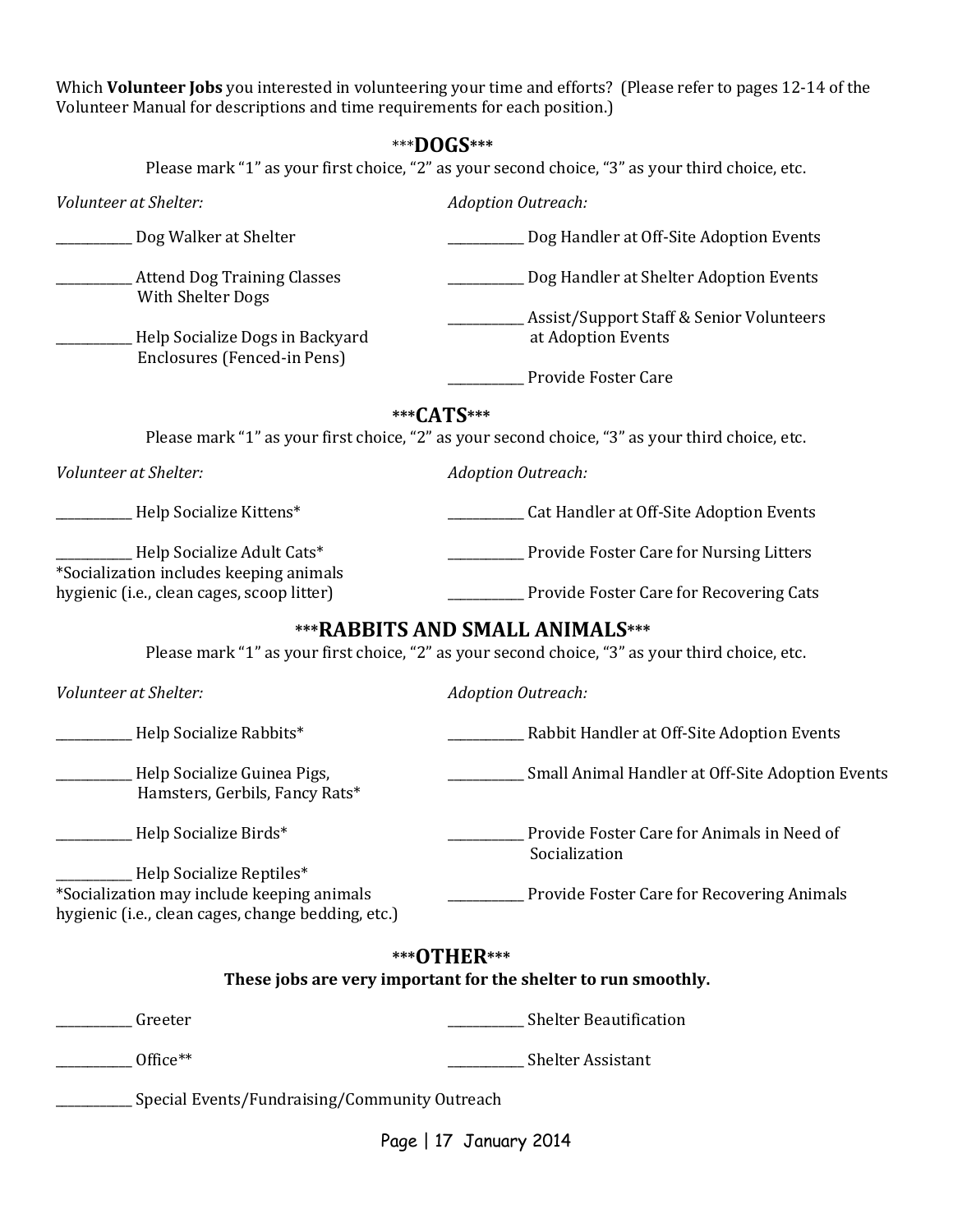

**4. Confidentiality**

I will keep confidential any and all information in regard to any animals or people who access the services of Hi Tor Animal Care Center, including past and current owners of animals that are adopted or surrendered to Hi Tor Animal Care Center.

Initials:\_\_\_\_\_\_\_\_\_

\_\_\_\_\_\_\_\_\_\_\_\_\_\_\_\_\_\_\_\_\_\_\_\_\_\_\_\_\_\_\_\_\_\_\_\_\_\_\_\_\_\_\_\_\_\_\_\_\_\_\_\_\_\_\_\_\_\_\_\_\_\_\_\_\_\_\_\_\_\_\_\_\_\_\_\_\_\_\_\_\_\_\_\_\_\_\_\_\_\_\_\_\_\_\_\_\_\_\_\_\_\_\_\_\_\_\_\_\_\_\_\_\_\_\_\_\_\_\_\_\_\_\_\_\_\_\_\_\_\_\_\_ Street Address, City, State, Zip Code

hereby acknowledge the following as pertains to each item listed below:

# **1. General Provisions**

I have read the Hi Tor Animal Care Center Volunteer Manual in its entirety and understand my rights and responsibilities as a volunteer for Hi Tor Animal Care Center.

I understand that all activities that I perform for Hi Tor Animal Care Center will be strictly on a volunteer basis, without pay, compensation or benefits.

**2. Volunteer Policies and Procedures** I have read Hi Tor Animal Care Center's Policies and Procedures (contained in the Hi Tor Volunteer Manual) and understand my responsibilities as a volunteer for Hi Tor Animal Care Center.

I agree to comply with all rules and regulations established by the shelter and understand that any failure to do so may result in immediate removal from the volunteer program.

**3. Injury and Precautions** I understand that if I am injured while acting as an unpaid member of the volunteer staff New York State worker's compensation laws do NOT cover any loss of work I might suffer because of these injuries.

I am aware that the nature of the activities that I may be performing as a volunteer pose a risk of harm, injury, illness, or disease to both me and my own pets.

I have read and will follow all recommended health precautions, as set forth in Hi Tor Animal Care Center's Volunteer Manual.

I authorize Hi Tor Animal Care Center and its representatives to seek emergency medical care for me in the event of accident, injury, or illness while serving as a volunteer for Hi Tor Animal Care Center.

Initials:\_\_\_\_\_\_\_\_\_

**Hi Tor Animal Care Center Volunteer Release Form**



 $I, \_\_\_\_\_\_$  presently residing at  $Full Name$ 

Initials:

Initials: